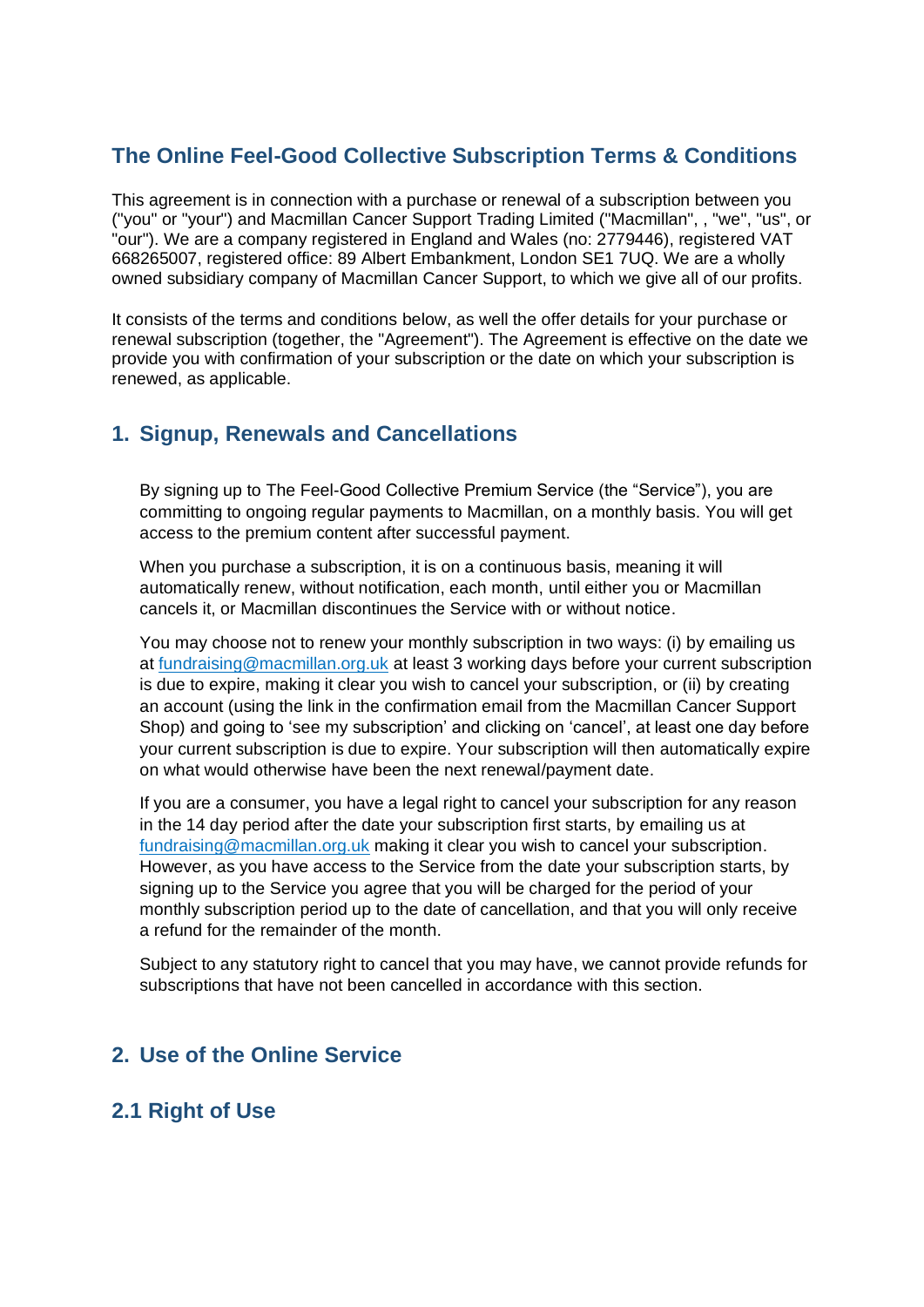We grant you the right to access and use the Service included with your subscription, as further described in this Agreement. We reserve all other rights. You must be 18 years or over and be living in the United Kingdom to receive the Service.

#### **2.2 Acceptable Use**

You may use the materials provided through the Service only in accordance with this Agreement. You may not rent, lease, lend, resell, transfer, or host the Service, or any portion thereof, to or for third parties and you may not allow multiple users to directly or indirectly access any of the Service that is made available to you on a per-user basis. You may not reverse engineer, decompile, disassemble, or work around technical limitations in the materials or Service, except to the extent applicable law permits it despite these limitations. You may not disable, tamper with, or otherwise attempt to circumvent any billing mechanism that are in place.

#### **2.3 End User**

You control access as the end user, and you are responsible for your use of the Service in accordance with this Agreement.

### **2.4 Privacy and Data Protection**

Your privacy online is important to us and we want you to understand what, if any, information we collect and how it is used. For more information please see our **Privacy** [policy](https://www.macmillan.org.uk/terms-and-conditions/privacy-policy.html) and [How we use cookies](https://www.macmillan.org.uk/terms-and-conditions/how-we-use-cookies.html) page.

#### **2.5 Responsibility for your account**

You are responsible for maintaining the confidentiality of any non-public authentication credentials associated with your use of the Service. You must promptly notify our customer support team about any possible misuse of your account or authentication credentials or any security incident related to the Service.

## **2.6 The Service**

We make the Service available and provide it to you on an "as-is," "with all faults," and "as-available," and excluded from all limited warranties provided in this Agreement. Either whole or parts of the Service may not be covered by customer support. We may at our complete discretion change or discontinue either whole or part of the Service at any time with or without notice. We shall not be liable to you or to any third-party for any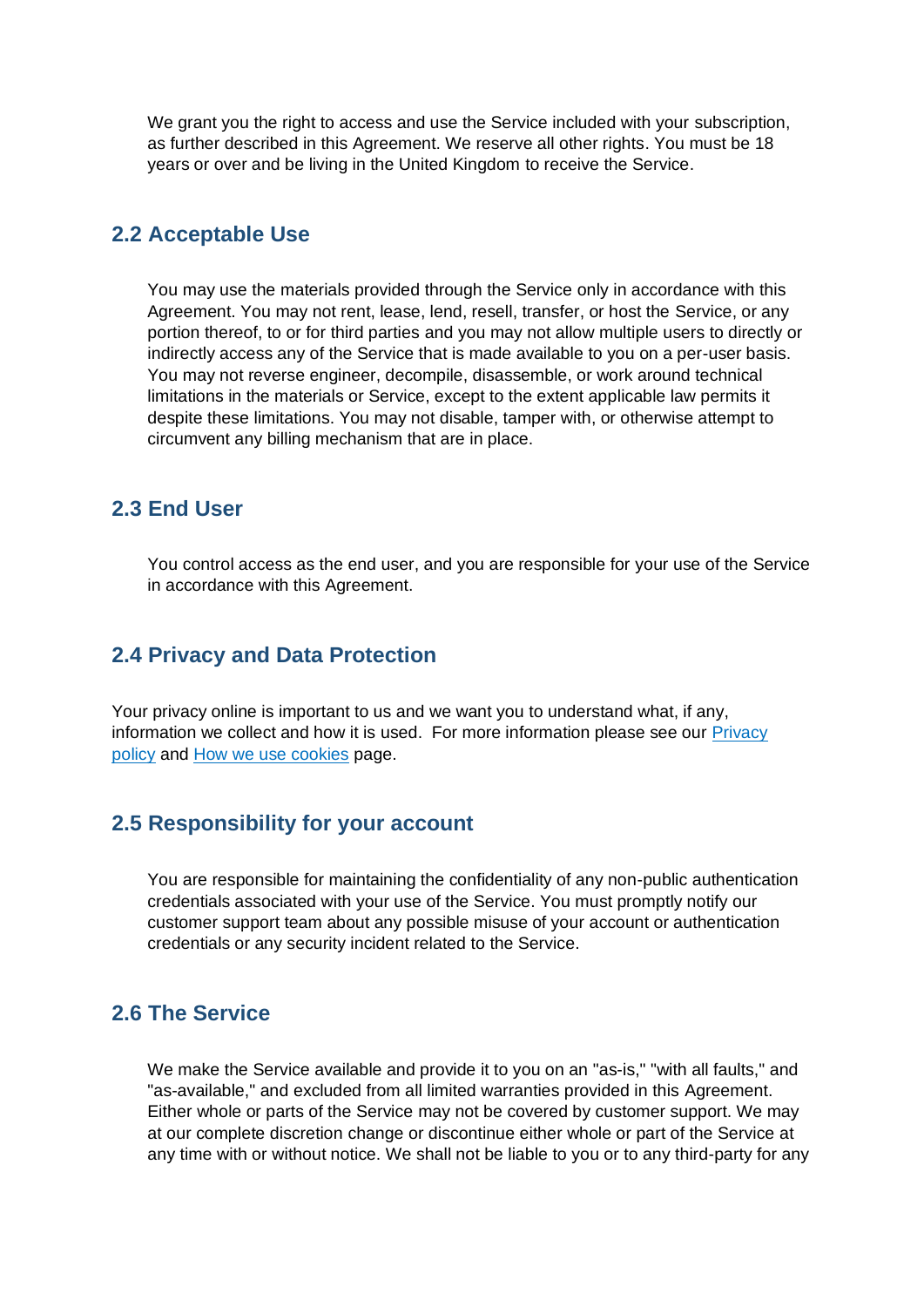modification, price change, suspension or discontinuance of the Service in whole or part.

We may, but have no obligation to, monitor, edit or remove content that we determine in our sole discretion may be unlawful, offensive, threatening, libellous, defamatory, pornographic, obscene or otherwise objectionable or violates any party's intellectual property or this Agreement. We may, from time to time, restrict access to certain features, parts, or content of the Service and Website or the entire Service or Website to users who have subscribed with us.

## **2.7 Use of third party software to use the Service**

To enable optimal access to and use of the Service and/or parts of it, you may need to install and use third party software in connection with your use of the Service. Macmillan are not liable in any way to you and/or any third party whose software you may choose to use to access and/or use the Service and/or any products within the Service. You indemnify Macmillan against any and all potential and real claims of any third party that arises from your use of their software in connection with the Service.

## **3. Payments and Account Details**

## **3.1 Service**

By signing up or renewing a subscription, you agree to the offer details for that subscription. Unless otherwise specified in those offer details, the Service is offered on an "as available" basis.

## **3.2 Fees**

You will be charged £12.99 a month for the Service. Your payment will be taken on the same date each month as the date you signed up.

Prices for the Service are subject to change. All changes in pricing will be notified to you before any changes are made to your regular payment.

## **3.3 Taxes**

The fees quoted in 3.2 (above) are inclusive of any taxes including and not limited to VAT. Should there be any changes in taxes Macmillan reserve the right to amend the fees stated in 3.2 above to accommodate for the change in the taxes.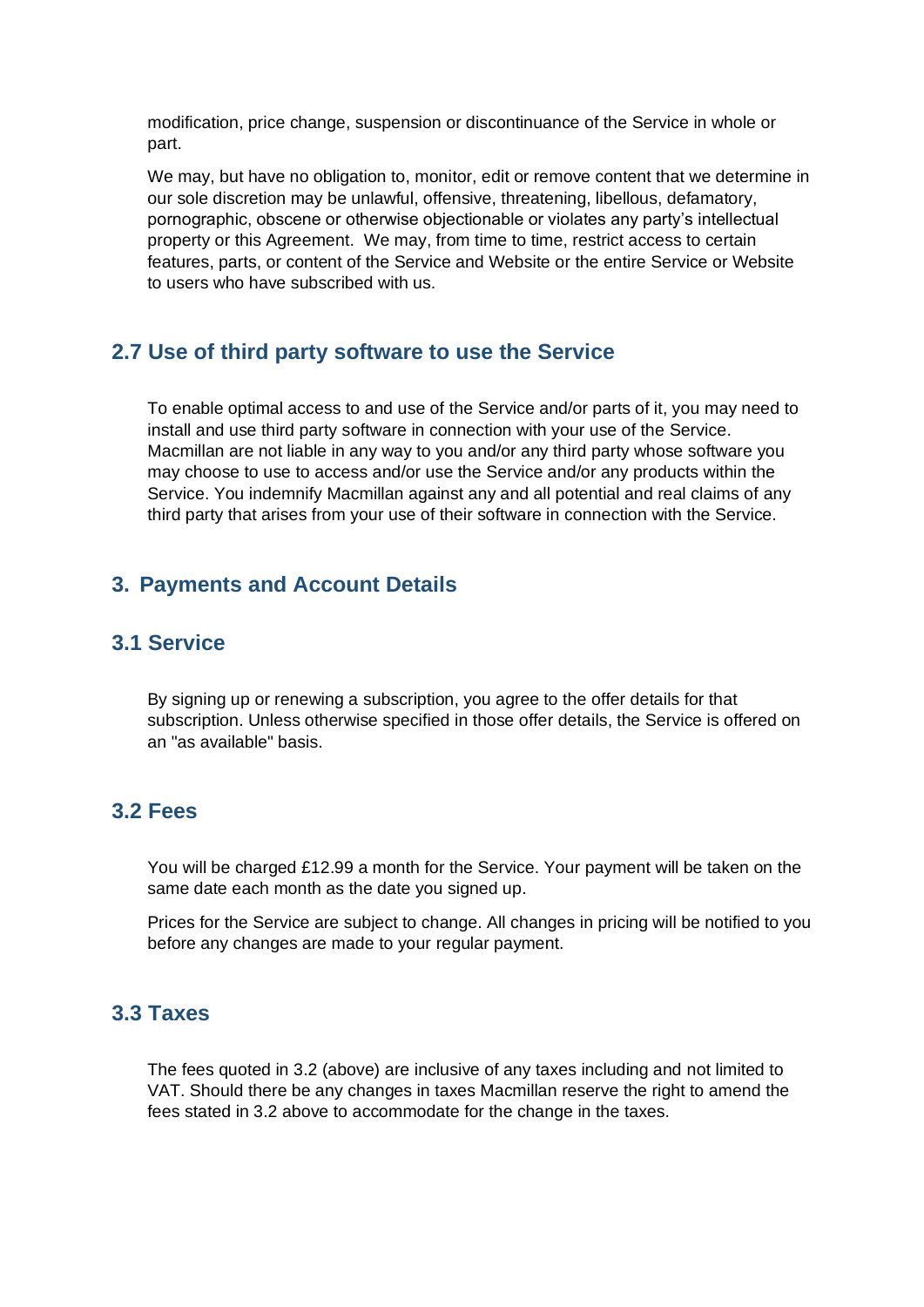## **3.4 Account Details**

You agree to provide current, complete and accurate account information for all payments set up. You agree to promptly update your account and other information, including your email address and card details, so that we can complete your payments and contact you as needed.

You can change your payment and contact details by either (i) contacting us on [fundraising@macmillan.org.uk.](mailto:fundraising@macmillan.org.uk) or (ii) creating an account (using the link on the confirmation email sent to you) and amending your payment details there. Any amendment to the payment details must be actioned at last 2 working days before your due payment date, otherwise the original payment may still be processed.

## **4. Term, Termination and Suspension**

## **4.1 Agreement Term and Termination**

This agreement will remain in effect until the expiration, termination, or renewal of your subscription, whichever is earliest.

## **4.2 Subscription Termination**

For details of how to cancel, please see section 1.

Macmillan reserve the right at any time to modify or discontinue the subscription (or any part or content thereof). Without affecting your statutory rights, we shall not be liable to you or to any third-party for any modification, price change, suspension or discontinuance of the subscription in whole or part.

### **4.3 Suspension**

We may suspend your use of the Service if: (1) it is reasonably needed to prevent unauthorised access to your Data; (2) you fail to respond to a claim of alleged infringement within a reasonable time; (3) you do not pay amounts due under this Agreement; and (4) you do not abide by any applicable policy or you violate other terms of this Agreement.

## **5. Intellectual Property Rights**

All rights, title and interest in and to the Service and content contained within (together with all Intellectual Property Rights therein) shall belong to Macmillan and it's licensors. Except as expressly stated in this Agreement, this Agreement does not grant you any licences or rights to or in the Services and/or its content. Save to the extent that such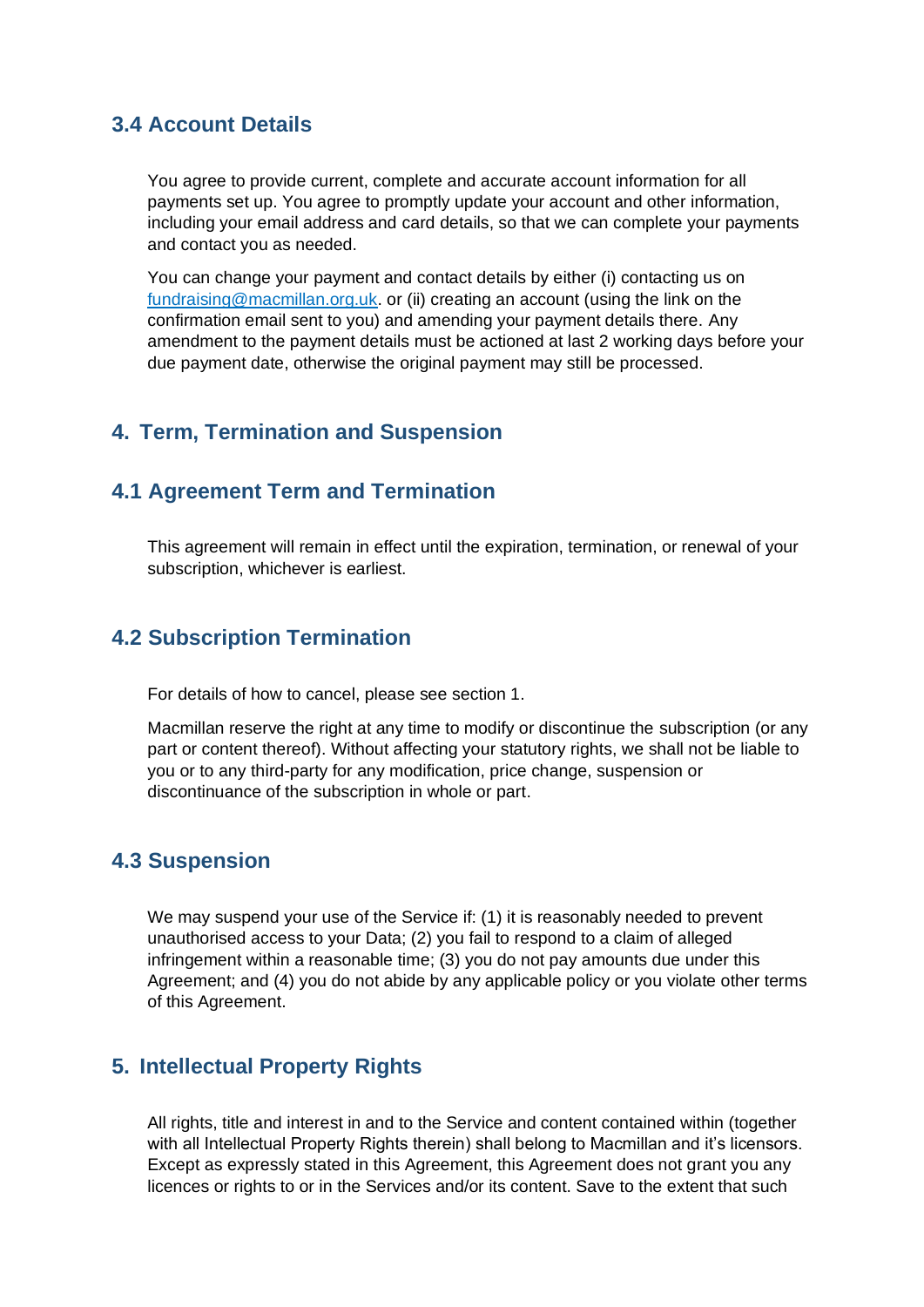acts may not be prohibited by law, you shall not and shall ensure not to directly or indirectly, reverse engineer, decompile or disassemble any part of the Service or otherwise attempt to derive source code or other trade secrets from it.

All right, title and interest in and to all Intellectual Property Rights owned or licensed by Macmillan outside of this Agreement (including, for the avoidance of doubt, any Intellectual Property Rights in Macmillan Data) shall remain the sole and exclusive property of Macmillan.

We will defend you against any claims made by an unaffiliated third party that a Service infringes that third party's patent, copyright or trademark or makes unlawful use of its trade secret.

You will indemnify and defend us against any and all claims made by an unaffiliated third party that arises from your violation of the Services that results in a third party claim relating to Intellectual Property Rights and any violation of the Macmillan applicable policies.

## **6. Warranties**

### **6.1 Limited Warranties**

We make the Service available and provide it to you on an "as-is," "with all faults," and "as-available," and excluded from all limited warranties provided in this Agreement.

Any implied warranties, guarantees or conditions not able to be disclaimed as a matter of law will last one month from the start of the limited warranty.

This limited warranty does not cover or apply to: (i) problems caused by accident, abuse or use of the Service in a manner inconsistent with this agreement or our published documentation or guidance or resulting from events beyond our reasonable control; (ii) problems caused by a failure to meet minimum system requirements; and (iii) special offers, promotions, limited offerings.

## **6.2 Limited Warranties Disclaimer**

In no event will either party be liable for loss of revenue or loss of anticipated savings (in either case whether direct or indirect), indirect, incidental, special, punitive, or consequential damages, loss of use, loss of business information, or interruption of business, however caused or on any theory of liability.

Other than the aforementioned warranty in 6.1 above, we provide no warranties, whether express, implied, statutory, or otherwise, including warranties of merchantability or fitness for a particular purpose. These disclaimers will apply except to the extent applicable law does not permit them to.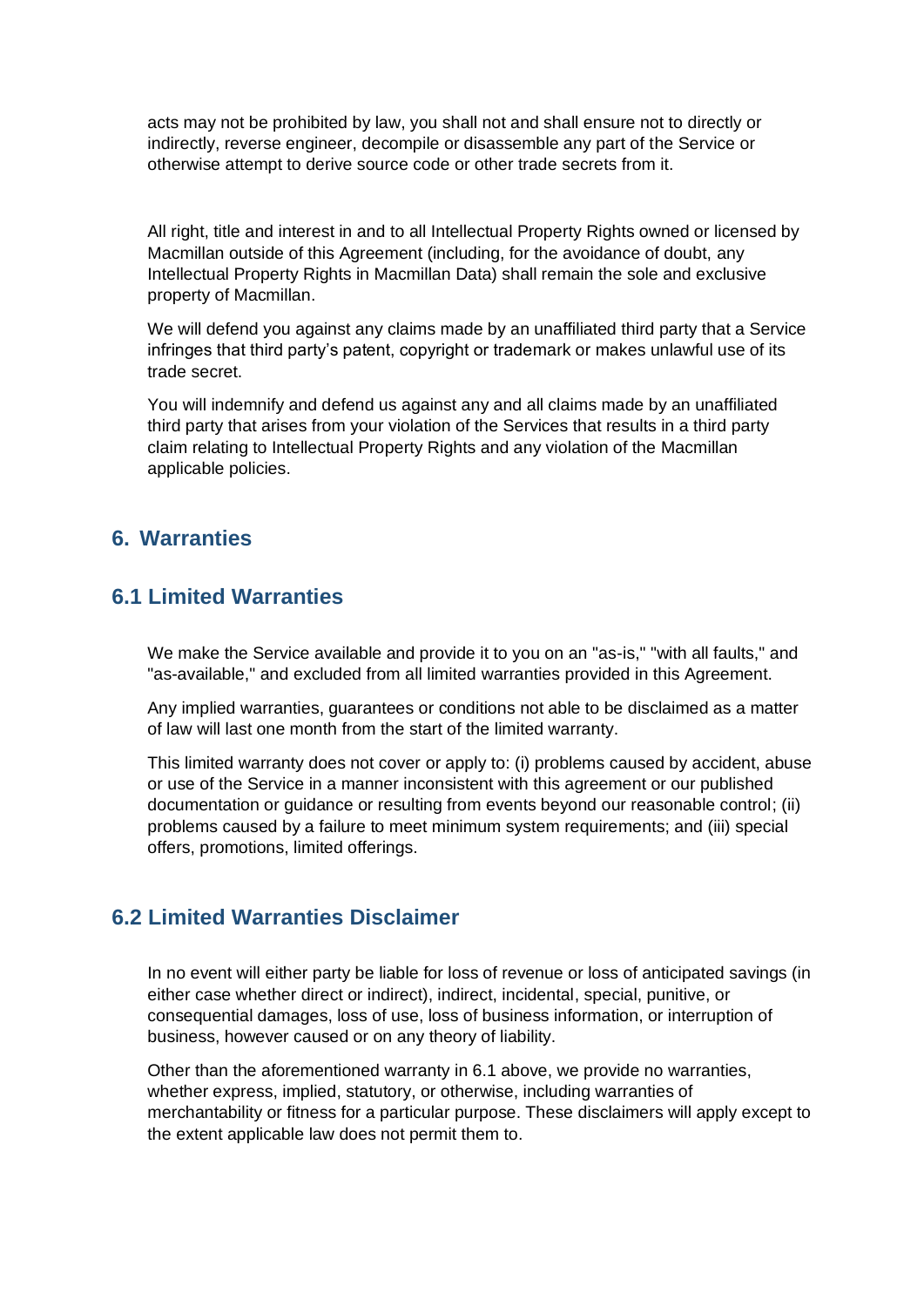## **7. Liability**

## **7.1 Limited Liability**

We only supply the Services for domestic and private use. You agree not to access or use the Services for any commercial, business or re-sale purposes, and you acknowledge that we have no liability to you for any loss of profit, loss of business, loss of data, business interruption, or loss of business opportunity.

Subject to clauses 7.2, 7.3 and 7.4, below, the aggregate liability of Macmillan for all claims under this Agreement is limited to direct damages up to the amount paid under this agreement for the Service during the 12 months before the cause of action arose; provided, that in no event will Macmillan's aggregate liability for any Service exceed the amount paid for that Service during the subscription.

## **7.2 Exclusions**

In no event will either party be liable for loss of revenue or loss of anticipated savings (in either case whether direct or indirect), indirect, incidental, special, punitive, or consequential damages, loss of use, loss of business information, or interruption of business, however caused or on any theory of liability.

#### **7.3 Exceptions**

The limits of liability in this Clause apply to the fullest extent permitted by applicable law, but do not apply to breaches and violation of the other's intellectual property rights.

## **7.4 Unlimited Liability**

We do not exclude or limit in any way our liability to you where it would be unlawful to do so. This includes liability for death or personal injury caused by our negligence or the negligence of our employees, agents or subcontractors, for fraud or fraudulent misrepresentation, for breach of your legal rights in relation to the products, and for defective products under the Consumer Protection Act 1987.

### **8. Notice**

Notice in writing to Macmillan will be considered delivered on the date received at the address, date shown on the return receipt, email transmission date, or date on the courier or fax confirmation of delivery. All written notice should be sent to:

[fundraising@macmillan.org.uk](mailto:fundraising@macmillan.org.uk)